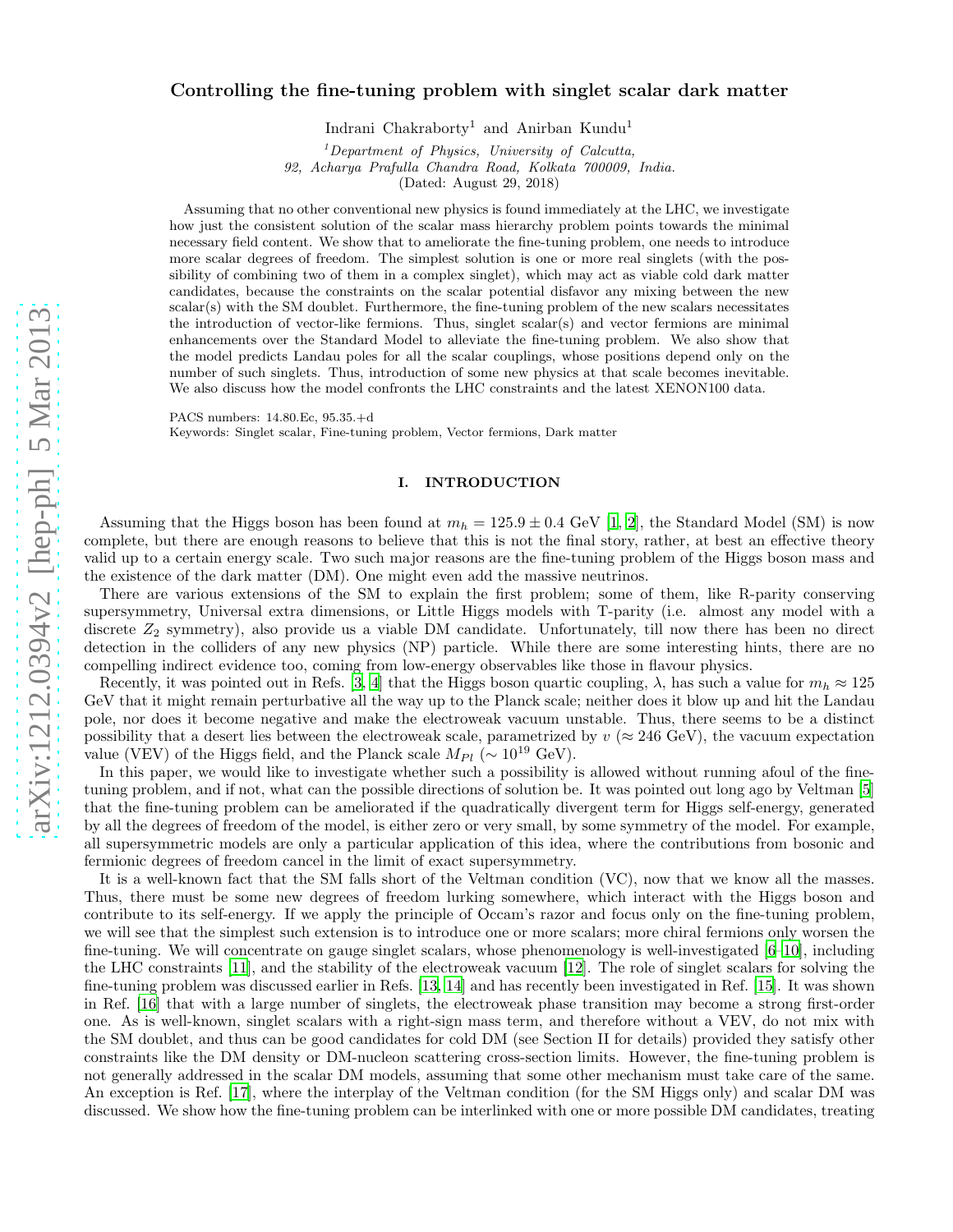all the Veltman conditions consistently.

We will show in this paper that the solution of the VC with one or more singlets disfavors the scenario where the singlets mix with the SM doublet. In that case, they can be good cold DM candidates. At the same time, the solution of the VC for the singlets necessitates the introduction of vectorial fermions. However, they are much less constrained from precision electroweak observables than new chiral fermions (degenerate vector fermions that do not mix with the SM chiral fermions do not contribute to the oblique parameters S and T  $|18|$ , and from the rate of Higgs production via gluon-gluon fusion as they do not couple with the SM Higgs. Also, a new heavy chiral generation would make the Higgs self-coupling  $\lambda$  to go negative and make the vacuum unstable, but vector fermions, which are either only singlets or only doublets, do not run into that problem as they couple with the doublet Higgs if and only if they mix with the SM fermions. The role of vector fermions, when they mix with the SM fermions, or when the 125 GeV scalar is an admixture of a doublet and a singlet state, in enhancing the  $h \to \gamma\gamma$  rate has been investigated in the literature [\[19\]](#page-7-15). Talking about the diphoton excess, it has been shown that if this anomaly persists, it will point to some new bosonic degrees of freedom at a few TeV [\[20](#page-7-16)]. Furthermore, these fermions can play an important role to make the electroweak phase transition a strong first-order one [\[21,](#page-7-17) [22\]](#page-7-18). However, note that neither the diphoton decay rate nor the evolution of the Higgs quartic coupling is affected if the new vectorial fermions fall in a definite representation of  $SU(2)$  (only singlets or only doublets), and there is no mixing with the SM fermions. Spin- $\frac{1}{2}$  DM candidates and possible allowed effective operators have also received attention [\[23\]](#page-7-19), but here we do not consider the possibility that the vector fermions are the DM candidates.

We will next concentrate on the evolution of the new couplings with energy. We will show that while the Yukawa couplings of the new fermions remain under control, the scalar self couplings tend to blow up and hit the Landau pole. The exact position of the pole depends on the number of singlets N, which is less than 1 TeV for one singlet, about 150 TeV for  $N = 4$ , and more than 10<sup>4</sup> TeV for  $N = 10$ . Of course, some way before the Landau pole, the couplings cease to be perturbative. If we take this scale as the point of onset of NP, we have every reason to hope that some new degrees of freedom will show up at the upgraded LHC at  $\sqrt{s} = 14$  TeV unless the number of such singlets is not abnormally large. This need not be in the form of the gauge singlet scalars, which will be hard to produce at the LHC, but possibly be in the form of new vector fermions, where the colored fermions can be produced from gluon-gluon or quark-antiquark fusion. However, this statement requires a more careful discussion, to which we will come back later.

Thus, we can rephrase our aim: if one does not see supersymmetry, or extra dimensional models, or any other popular NP scenarios at the LHC, does it necessarily mean the possibility of a barren desert between the electroweak scale and the Planck scale? The answer, as expected, is in the negative, but a spin-off is a possible candidate for cold DM. Solution of the fine-tuning problem hints at bosonic DM, for which the singlet scalars are perhaps the best candidate. We show that a theory with only SM augmented by singlet scalar(s) necessarily mean some NP at the TeV scale or higher. To put it in another way, if one considers the singlet scalar DM scenario with an eye to the fine-tuning problem of the scalar masses, there exists a solution but only with the introduction of vectorial fermions; this is the minimal enhancement over the SM that is necessary.

The paper is arranged as follows. In Section II, we discuss the scalar potential and the corresponding Veltman conditions. In Section III, we study the renormalization group (RG) evolution of the couplings and its possible consequences. We summarize and conclude in Section IV.

# II. THE VELTMAN CONDITION

Let us first consider the SM augmented with one real singlet scalar S. The potential is

<span id="page-1-0"></span>
$$
V(\Phi, S) = V_{\rm SM} + V_{\rm singlet} = -\mu^2 \Phi^\dagger \Phi + \lambda (\Phi^\dagger \Phi)^2 - M^2 S^2 + \tilde{\lambda} S^4 + a S^2 (\Phi^\dagger \Phi), \tag{1}
$$

where  $\Phi$  is the SM doublet, with  $\langle \Phi \rangle = v/\sqrt{2}$ . We will take both  $\mu^2$ ,  $M^2 > 0$  to start with, and denote the SM Higgs boson, the remnant of  $\Phi$  after spontaneous symmetry breaking, by h. There might be a cubic term  $cS^3$  in the potential, but that would not affect the subsequent analysis. The linear terms in  $S$  giving rise to tadpole diagrams are assumed to cancel out and they will remain so even after the quantum corrections. This happens if we take the tadpole potential to be [\[6](#page-7-5)]

$$
V_{\text{tadpole}} = \alpha_1 S + \alpha_2 \Phi^{\dagger} \Phi S \tag{2}
$$

with  $\alpha_1 + \frac{1}{2}\alpha_2v^2 = 0$ . There might also be a discrete symmetry, like  $S \to -S$ , preventing odd terms. For N singlets with  $\alpha_1 + \frac{1}{2}\alpha_2 v = 0$ . There inight also be a disc<br>with an  $O(N)$  symmetry, the potential looks like

$$
V(\Phi, S_i) = -\mu^2 \Phi^\dagger \Phi + \lambda (\Phi^\dagger \Phi)^2 - M^2 \sum_i S_i^2 + \tilde{\lambda} \left( \sum_i S_i^2 \right)^2 + a(\Phi^\dagger \Phi) \sum_i S_i^2.
$$
 (3)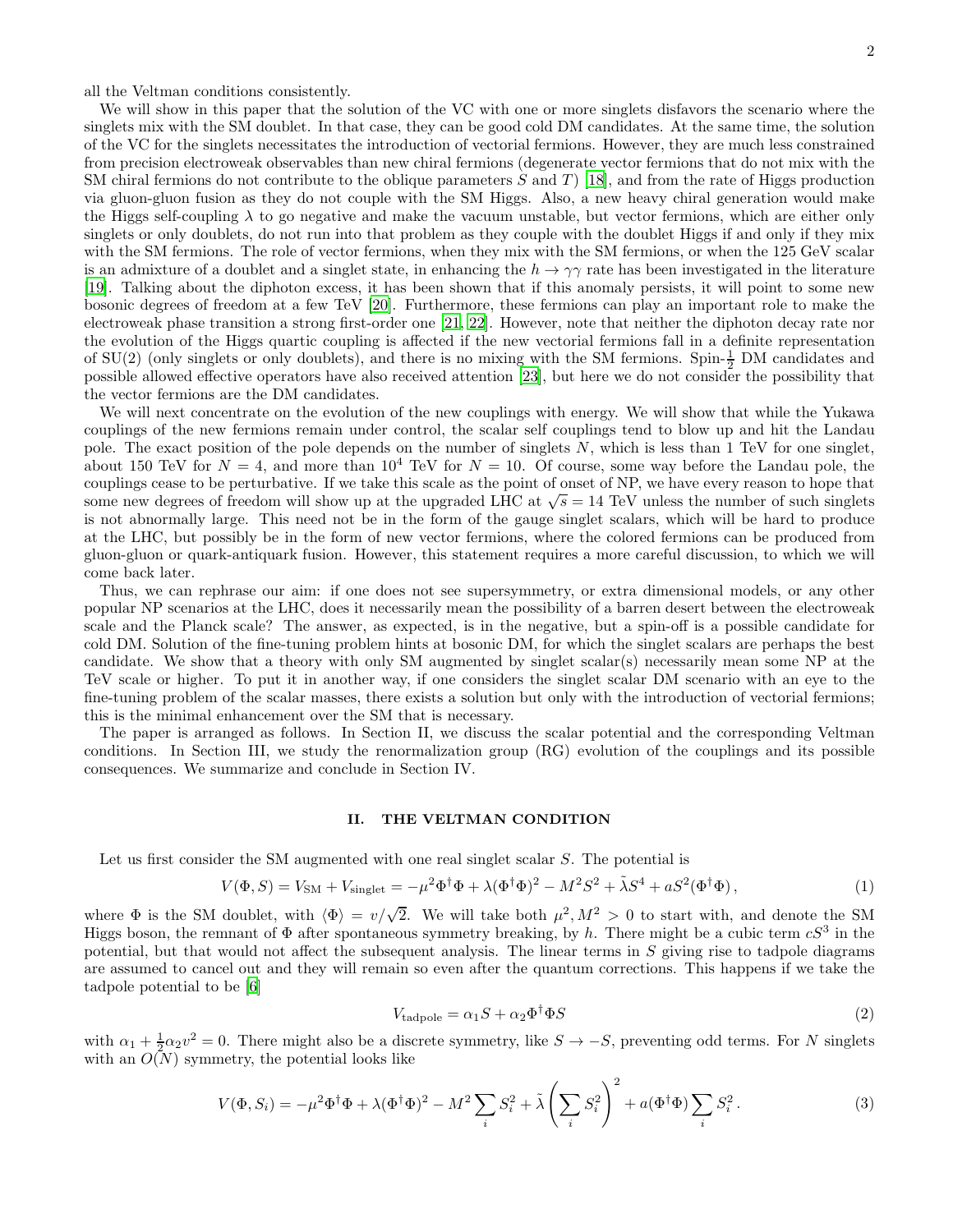With only the SM, i.e.,  $a = 0$ , the Higgs self-energy receives a quadratically divergent correction

<span id="page-2-0"></span>
$$
\delta m_h^2 = \frac{\Lambda^2}{16\pi^2} \left( 6\lambda + \frac{3}{4}g_1^2 + \frac{9}{4}g_2^2 - 6g_t^2 \right) , \qquad (4)
$$

where  $g_1$  and  $g_2$  are the  $U(1)_Y$  and  $SU(2)_L$  gauge couplings, and  $g_t = \sqrt{2}m_t/v$  is the top quark Yukawa coupling. We treat all other fermions as massless, and use the cut-off regularization, Λ being the cutoff scale. Note that while this regularization is not Lorentz invariant, this has the nice feature of separating the quadratic and the logarithmic divergences. Other methods, such as dimensional regularization, do not discriminate between these two divergences, and we get a slightly different correction [\[24\]](#page-7-20), which includes both quadratic and logarithmic divergences:

$$
\delta m_h^2 \propto \frac{1}{\epsilon} \left( 6\lambda + \frac{1}{4} g_1^2 + \frac{3}{4} g_2^2 - 6g_t^2 \right) . \tag{5}
$$

As our goal is to cancel the strongest divergence, we will use the cut-off regularization.

The Veltman condition (VC) demands that the quantity inside parentheses in Eq. [\(4\)](#page-2-0) be made zero, or at least controllably small, by some symmetry. There are further quadratic divergences coming from two-loop diagrams, but they are suppressed from one-loop contributions by a factor of  $\ln(\Lambda/\mu)/16\pi^2$ , where  $\mu$  is the regularization scale, and is in general under control.

One can say that the quadratic divergence is under control if  $|\delta m_h^2| \le m_h^2$ , which translates into

<span id="page-2-1"></span>
$$
\left| m_h^2 + 2m_W^2 + m_Z^2 - 4m_t^2 \right| \le \frac{16\pi^2}{3} \frac{v^2}{\Lambda^2} m_h^2 \,. \tag{6}
$$

This inequality is clearly not satisfied in the SM for  $v^2/\Lambda^2 \leq 0.1$ , or  $\Lambda \geq 760$  GeV, and onset of NP at such a low scale is almost ruled out by the LHC. Any more chiral fermions will only make the left-hand side of Eq. [\(6\)](#page-2-1) more negative and hence worsen the fine-tuning problem. What is needed is a positive contribution, and extra scalars are a viable option.

With one extra singlet  $S$ , as in Eq. [\(1\)](#page-1-0), the VC is modified to

$$
\delta m_h^2 = \frac{\Lambda^2}{16\pi^2} \left( 6\lambda + \frac{3}{4}g_1^2 + \frac{9}{4}g_2^2 - 6g_t^2 + a \right) , \tag{7}
$$

and with N number of identical singlets (i.e., an  $O(N)$  symmetric singlet sector), the last term is replaced by Na.

For  $N = 1$ , we find that  $a = 4.17$ , which is quite large even if not nonperturbative (we take  $4\pi \approx 12.56$  to be the threshold for nonperturbativity to set in). More singlets bring down the value to  $4.17/N$ . This is to be taken as an indicative value only, as there is no reason why this value would be absolutely stable if we take higher-order corrections (for an estimate of higher-order effects, we refer the reader to [\[15\]](#page-7-11), where it can be seen that such corrections bring a marginal change.) To be consistent, we will limit our discussions within one-loop effects only, and therefore use only one-loop renormalization group (RG) equations to calculate the evolution of the couplings.

We need to consider the VC for the singlet too. The condition does not depend on whether the singlet develops a VEV or not. This reads

<span id="page-2-2"></span>
$$
\delta m_S^2 = \frac{\Lambda^2}{16\pi^2} [(8+4N)\tilde{\lambda} + 4a]. \tag{8}
$$

So, only with singlet, we need a large (and definitely nonperturbative) and negative quartic coupling, and the potential develops a minimum unbounded from below in the direction  $|\Phi| = \text{constant}$  and  $|S| \to \infty$ . Thus, this solution is clearly unacceptable.

While one needs some negative contribution to Eq. [\(8\)](#page-2-2), one notes that this cannot come from chiral fermions of the SM as they do not couple to S. Thus, one is led to introduce vector fermions — either singlets or doublets under  $SU(2)$ . This introduces further terms in the potential:

$$
\mathcal{L}_{VF} = -m_F \overline{F}F - \zeta_F \overline{F}FS\,,\tag{9}
$$

and the mass of F is  $m_F + \zeta_F \langle S \rangle$ . Note that a symmetry like  $S \to -S$  implies  $F \to i\gamma_5 F$  and hence forbids the bare mass term, unless the symmetry is explicitly broken. We will not pursue this possibility further as we show explicitly that a nonzero VEV to the singlet is disfavored, so the vector fermions must get their masses from the bare mass term. For this case, i.e.,  $M^2 < 0$  and  $\langle S \rangle = 0$ , there is no mass term from the Yukawa couplings. Direct searches at the LHC put a lower limit of the order of 500 GeV on the mass of vector quarks.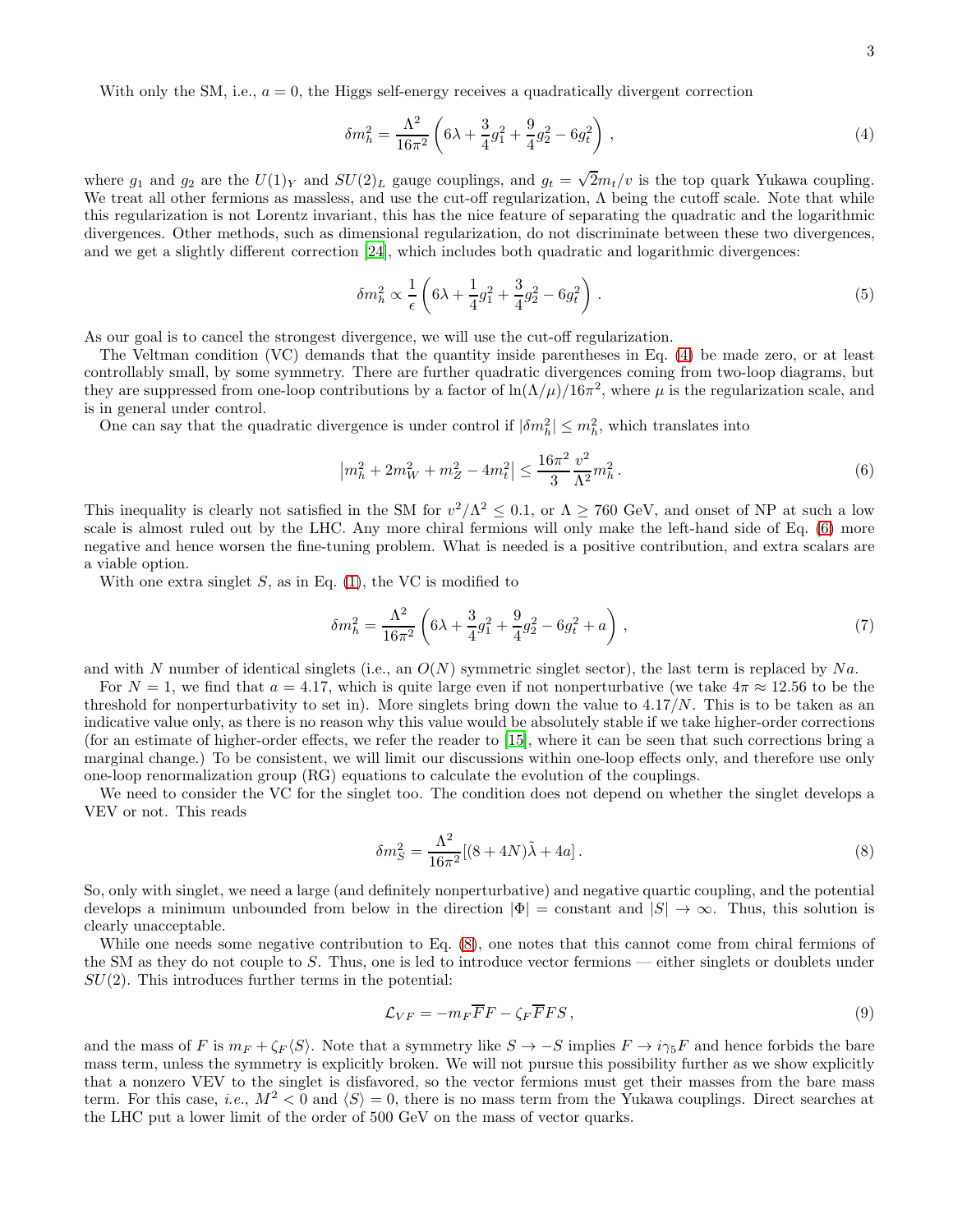For simplicity, we assume a complete generation of vector fermions  $(N, E)$ ,  $(U, D)$  with all Yukawa couplings  $\zeta_i$  to be the same (the heavy neutrino  $N$  is not to be confused with  $N$ , the number of singlets). One can, in principle, consider only one such fermion in the spectrum, or only the lepton or quark doublet. The VC for S now reads

$$
\delta m_S^2 = \frac{\Lambda^2}{16\pi^2} [(8 + 4N)\tilde{\lambda} + 4a - 4Z^2],
$$
\n(10)

where

$$
Z^{2} = \sum_{i} N_{c} \zeta_{i}^{2} = \zeta_{E}^{2} + \zeta_{N}^{2} + 3(\zeta_{U}^{2} + \zeta_{D}^{2}) = 8\zeta^{2}, \qquad (11)
$$

 $N_c$  being the color of the corresponding fermions. While this does not guarantee a degenerate generation, that remains a distinct possibility, and thus one can avoid the strong constraints coming from oblique S and T parameters—because of the vectorial nature and degeneracy.

If there is only one singlet and  $M^2 > 0$ , the minimization conditions are

$$
-\mu^2 + \lambda v^2 + av'^2 = 0, \quad -M^2 + 2\tilde{\lambda}v'^2 + \frac{1}{2}av^2 = 0,
$$
\n(12)

where  $\langle S \rangle = v'$ . The mass term can be written as

$$
(h \ S) \mathcal{M}\begin{pmatrix} h \\ S \end{pmatrix} = (h \ S) \begin{pmatrix} \lambda v^2 & avv' \\ avv' & 4\tilde{\lambda}v'^2 \end{pmatrix} \begin{pmatrix} h \\ S \end{pmatrix} . \tag{13}
$$

The condition for both masses to be real is

$$
4\lambda\tilde{\lambda} \ge a^2. \tag{14}
$$

For  $\lambda \approx 0.13$  and  $a \approx 4$ , this makes  $\tilde{\lambda}$  very large ( $\geq 33$ ) and clearly nonperturbative. While this by itself may still be acceptable, the fact that all the scalar couplings hit their respective Landau poles almost right at the electroweak scale rules this option out.

One might wonder whether the situation improves in the large- $N$  limit. However, if the original scalar sector has an  $O(N)$  symmetry, a spontaneous symmetry breaking will result in  $N-1$  Goldstone bosons, which couple to the doublet Higgs  $h$ , and therefore will give a very large invisible decay width of  $h$ . This is again unacceptable from the measurement of the branching fractions of the Higgs at the LHC.

Thus, we are forced to take  $M^2 < 0$ , so that the singlet does not develop a VEV and there is no singlet-doublet mixing. This is true even if there are more than one such singlets. The mass-squared of the singlet is given by

$$
m_S^2 = 2M^2 + av^2\,,\tag{15}
$$

so for  $N=1$ , the lowest possible mass for the singlet is about 500 GeV, and goes down as  $1/\sqrt{N}$ . This means no change in the decay pattern of the 125 GeV scalar from the SM Higgs, and no  $h \to SS$  invisible decay unless N is so large that  $m_S < m_h/2$  (this happens for  $N \ge 66$ ). Also, there are no changes to the oblique parameters S, T, and U [\[6\]](#page-7-5).

## A. The Cosmological Constraints

Although the mass of the singlet(s) has a lower limit, it is nevertheless a free parameter of the theory. The number of singlets N is another free parameter, but the singlet-doublet coupling strength a is not (assuming an  $O(N)$ ) symmetric singlet sector). The  $O(N)$  symmetry might be broken softly and by a very small amount to make the lightest scalar nondegenerate. The vector fermions have only a marginal influence on the viability of this singlet as a DM candidate if  $m_F > m_S$ , which we will assume to be true in our entire analysis.

Over almost the entire parameter space relevant for our discussion (100 GeV  $\lt m_S \lt 800$  GeV,  $0.1 \lt a \lt 4.2$ ), the singlet density is below the DM relic density [\[25](#page-7-21)]

$$
\Omega_{DM} h^2 = 0.1138 \pm 0.0045 \,, \tag{16}
$$

except for high  $m<sub>S</sub>$  and very low a, so there is no conflict with overclosure of the universe. The singlet can scatter off the nucleons, by exchange of the Higgs boson; it can be a tree-level scattering off the quarks or a one-loop scattering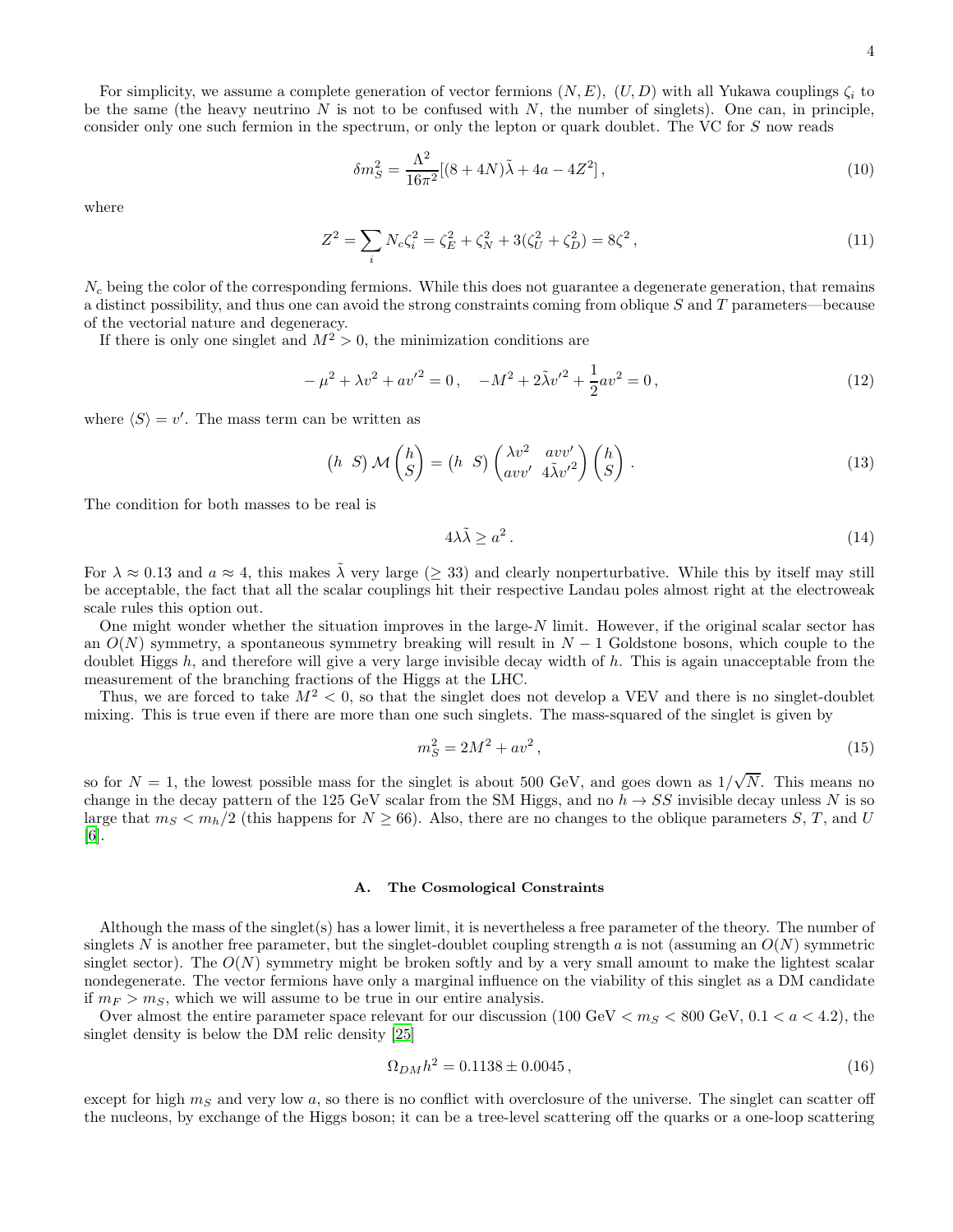

<span id="page-4-0"></span>FIG. 1: The spin-independent dark matter-nucleon cross section as a function of the singlet-doublet coupling parameter a. The lines, from top to bottom, are for the singlet mass  $m<sub>S</sub> = 200, 300, 400, 500, 600$  and 700 GeV respectively. Even for N such singlets, we have assumed a slight nondegeneracy (see text) so that only one of the singlets is the DM candidate.

off the gluons. The cross-section is necessarily spin-independent, which is rather strongly bounded by the data from 225 days running of XENON100 [\[26](#page-7-22)]. Roughly, the  $2\sigma$  upper bound for spin-independent DM-nucleon scattering is of the order of 2-4×10<sup>-8</sup> pb, for the DM mass between 300 and 1000 GeV. We have checked through the software micrOMEGAs [\[27](#page-7-23)] that this bound is satisfied only for small couplings ( $a \leq 0.3$ -0.5, depending on  $m<sub>S</sub>$ ), see Fig. [1](#page-4-0) for details. This is easy to understand as the cross-section grows as  $a^2$ . This might mean that for a successful solution of the fine-tuning problem, we need a large number of scalars  $N \sim 10$ , leading to the possibility of a strong first-order electroweak phase transition. However, around a mass window of 65-100 GeV, where  $h \to SS$  would still be forbidden, there is an allowed window with a much larger DM-nucleon spin-independent cross-section found by Dama/I [\[28\]](#page-7-24) (this is in apparent conflict with XENON100), where one can have larger values of  $a$  and hence a smaller number of singlets.

## B. The vector fermions

The vector fermions also merit a brief discussion. First, let us note that they have to be vectorial because (i) they must couple to the singlet, and (ii) heavy chiral fermions are highly constrained from the LHC data, and they drive the SM Higgs quartic coupling  $\lambda$  to negative values and hence make the electroweak vacuum unstable. The vector fermions can be  $SU(2)$  singlets or doublets; the only difference is their couplings to the electroweak gauge bosons.

Second, We have assumed a complete generation of  $(N, E)$  and  $(U, D)$ , but one can work with partial generations too. In fact, just a single vector neutrino would have been sufficient to solve the Veltman condition for the singlet scalar, albeit with a much higher Yukawa coupling. If all the vector fermions are exactly degenerate (which is not necessary for the model, but just a simplifying assumption) stationary states, they would have been stable, which is in conflict with cosmological bounds on stable charged and/or colored particles. A possible way out would be a very small admixture of the vector fermions, at least the lightest lepton and quark if we admit a nondegeneracy, with the chiral fermions. With such a tiny admixture, the vector fermions will be stable on the collider scale but not on the cosmological scale. At the same time, none of the flavor observables would be significantly affected. The scalar  $S$  can be a DM candidate if  $m<sub>S</sub> < m<sub>F</sub>$ , which we assume in our analysis.

The vector quarks can be produced at the LHC by gg or  $q\bar{q}$  fusion, just like a heavy sequential quark. They will leave a jetty track by radiating off gluons, and will ultimately dump their energy in the hadron calorimeter. In fact, if they are stable on the collider scale (which is a necessity if the singlet scalar has to be a DM candidate — otherwise the scalar will decay to lighter SM states through virtual vector fermions), they should form bound states with ordinary quarks. LHC experiments have searched for such long-lived quarks or leptons [\[29\]](#page-7-25), and the mass limits depend on the quantum numbers of them. The lower limit for the mass of a long-lived lepton is of the order of 350-400 GeV, and that of a quark which can form a bound state is of the order of 700 GeV. If they are close to the mass limits, LHC at  $\sqrt{s} = 14$  TeV might be able to produce them. The vector fermions must also be almost degenerate so as not to affect the oblique parameters.

One should also note that ultraheavy fermions run the risk of having their Yukawa couplings hitting the Landau pole [\[30](#page-7-26)]. However, here the mass does not come from the Yukawa couplings but from the bare mass terms, so such a constraint is not applicable here.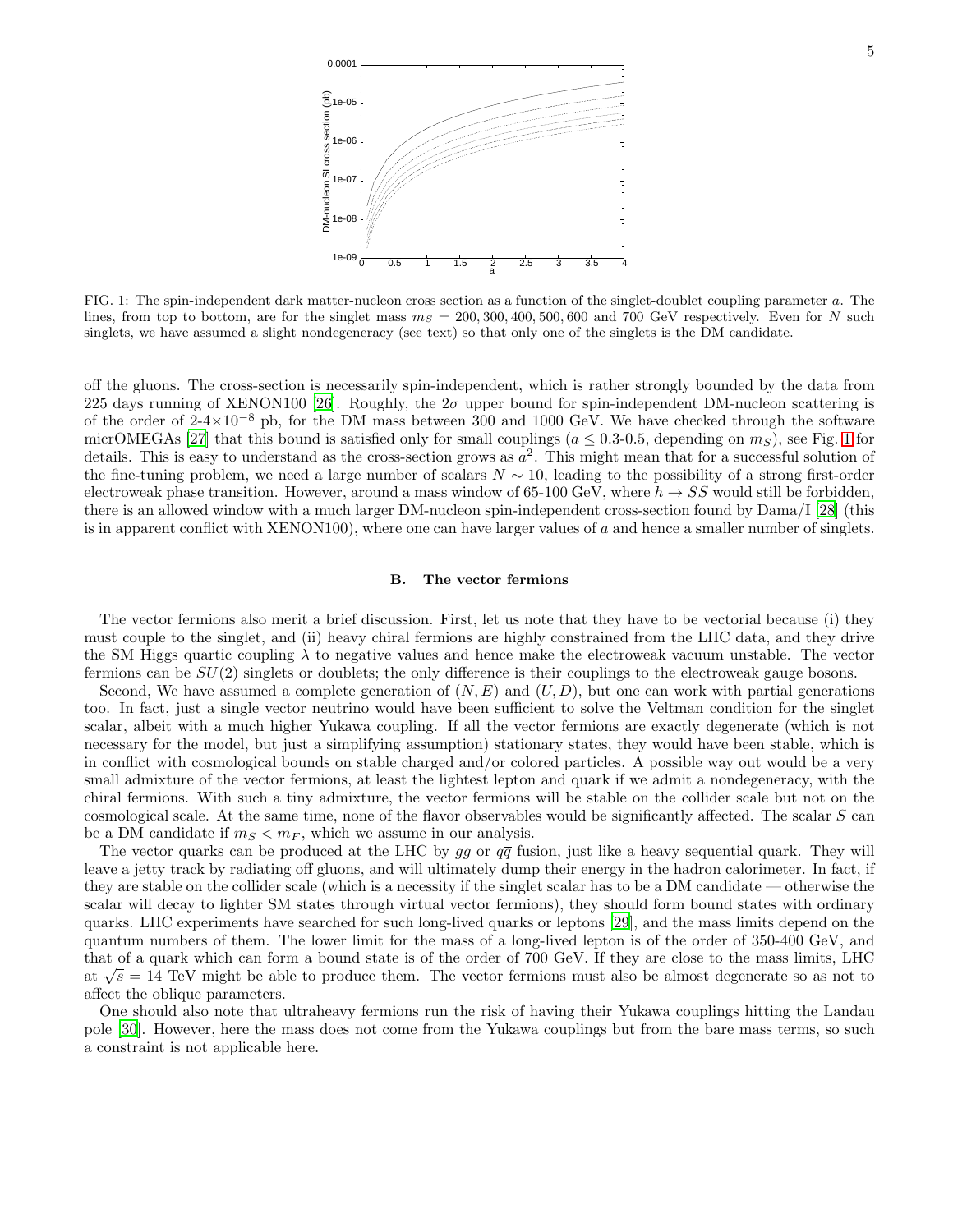

<span id="page-5-0"></span>FIG. 2: The energy scales where (i) the scalar quartic couplings hit the Landau poles (assuming one-loop RG equations to be still valid) [upper curve] and (ii) at least one of the scalar couplings ceases to be perturbative  $(\leq 4\pi)$  [lower curve].

## III. THE ONE-LOOP RG EQUATIONS

Next, we would like to see how the couplings evolve with energy. The one-loop  $\beta$ -functions are

<span id="page-5-1"></span>
$$
16\pi^2 \beta_{\lambda} = 12\lambda^2 + 6g_t^2 \lambda + Na^2 - \frac{3}{2}\lambda(g_1^2 + 3g_2^2) - 3g_t^4 + \frac{3}{16}(g_1^4 + 2g_1^2 g_2^2 + 3g_2^4),
$$
  
\n
$$
16\pi^2 \beta_{\bar{\lambda}} = (32 + 4N)\tilde{\lambda}^2 + a^2 + 4\tilde{\lambda}Z^2 - \sum_i N_c \zeta_i^4,
$$
  
\n
$$
16\pi^2 \beta_a = \left[6\lambda + 12\tilde{\lambda} + 4a + 6g_t^2 + 4Z^2 - \frac{3}{2}g_1^2 - \frac{9}{2}g_2^2\right]a,
$$
  
\n
$$
16\pi^2 \beta_{g_t} = \left[\frac{9}{4}g_t^2 - \frac{17}{24}g_1^2 - \frac{9}{8}g_2^2 - 4g_3^2\right]g_t,
$$
  
\n
$$
16\pi^2 \beta_{g_3} = -\frac{17}{6}g_3^3\theta(Q^2 - m_U^2) - \frac{19}{6}g_3^3\theta(m_U^2 - Q^2),
$$
  
\n
$$
16\pi^2 \beta_{\zeta_U} = \left[\frac{3}{2}\zeta_U^2 + Z^2 - \frac{4}{3}\left(\frac{1}{12}\right)g_1^2 - 0\left(\frac{9}{4}\right)g_2^2 - 4g_3^2\right]\zeta_U,
$$
  
\n
$$
16\pi^2 \beta_{\zeta_D} = \left[\frac{3}{2}\zeta_U^2 + Z^2 - \frac{1}{3}\left(\frac{1}{12}\right)g_1^2 - 0\left(\frac{9}{4}\right)g_2^2 - 4g_3^2\right]\zeta_D,
$$
  
\n
$$
16\pi^2 \beta_{\zeta_N} = \left[\frac{3}{2}\zeta_N^2 + Z^2 - 0\left(\frac{3}{4}\right)g_1^2 - 0\left(\frac{9}{4}\right)g_2^2\right]\zeta_N,
$$
  
\n
$$
16\pi^2 \beta_{\zeta_E} = \left[\frac{3}{2}\zeta_E^2 + Z^2 - 3\left(\frac{3}{4}\
$$

where  $\beta_h \equiv dh/dt$ , and  $t \equiv \ln(Q^2/\mu^2)$ , and we have taken all vector fermions to be heavier than the top. Note that our definition of t differs by a factor of 2 from that used by some authors. For the new fermions, the  $\beta$ -functions are given for the singlet (doublet) type vectors. For simplicity, we have put all the SM Yukawa couplings equal to zero except for that of the top quark. This hardly changes our conclusions.

The main feature of the above equations that all the three scalar quartic couplings, namely,  $\lambda$ ,  $\lambda$ , and a, simultaneously hit their Landau poles; this is because of the way their RG equations are coupled. We start with  $\tilde{\lambda}(Q^2 = m_Z^2) = 0$ , but the result is insensitive to the precise boundary condition. The other boundary conditions are fixed by the Higgs boson mass and the Veltman conditions. The singlet Yukawa couplings  $\zeta_i$  remain perturbative for the entire domain. In fact, the DM phenomenology, like the DM-nucleon cross-section, does not depend on the precise value of  $\zeta_i$ , which are fixed only by the singlet Veltman condition.

It might appear counterintuitive that with the increase in  $N$ , the number of singlets, the couplings blow up at a slower rate. However, note that the initial value of a depends on N; while  $a^2(Q^2 = m_Z^2)$  goes down as  $1/N^2$ , the contribution to  $\beta_{\lambda}$  increases only as N, so the blow-up is slower.

Again, one must not read too much in the exact position of the Landau pole for at least two reasons: first, we do not know as yet how stable the Veltman conditions are if we take higher-order quantum corrections, and second, one should not use perturbative  $\beta$ -functions when at least one of the couplings become large. While we have no control over the first issue, except dimensional arguments that the higher-order corrections should be small, the second point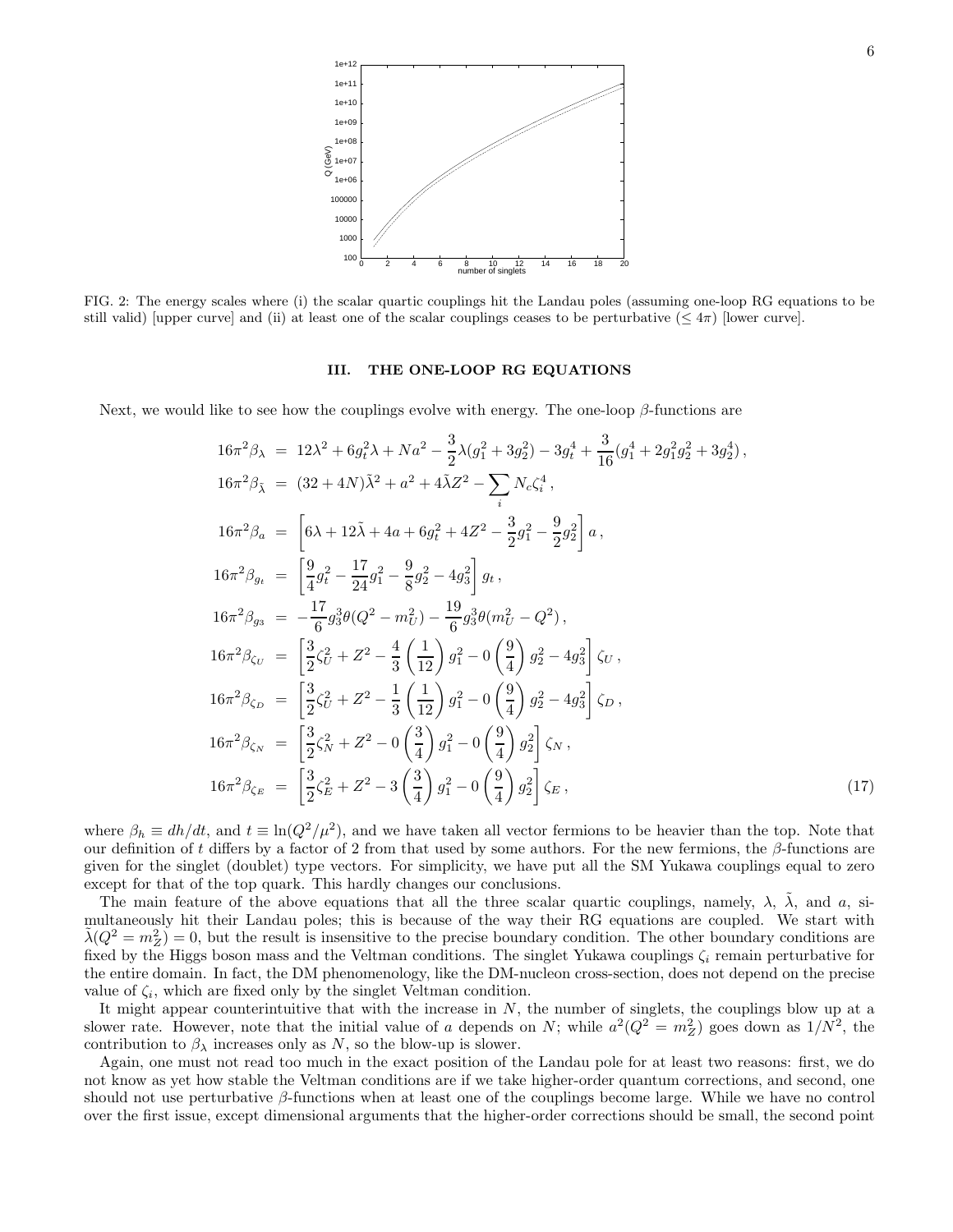is taken care of if we focus not only on the Landau poles but the points where at least one of the couplings goes nonperturbative, i.e., above  $4\pi$ . As expected, this scale is somewhat below the Landau pole, as can be seen in Fig. [2.](#page-5-0) Note that the gauge quantum numbers of the vector fermions are of no consequence for this plot, as is evident from Eq. [\(17\)](#page-5-1).

The singlet scalar DM interacts with the SM particles (excluding the vector fermions) only through the exchange of the SM Higgs boson h [\[6\]](#page-7-5), either by  $gg \to h \to SS$  or  $q\overline{q} \to h \to SS$ . Thus, the DM-nucleon scattering cross-section is entirely spin-independent. Note that the sensitivity for detection goes down with  $m<sub>S</sub>$ .

Further tweaks on the model are possible. For example, one can think of mixing between vector and chiral fermions, consistent with the flavor physics observables. This might open up a decay channel for the singlet(s), like  $S \to f\bar{f}$ (where the stationary state  $f$  is a mixture of vector and chiral states), and spoil the candidature of the singlet for DM. This, however, does not invalidate our main conclusion of the necessity of singlet scalar(s) and vector fermion(s) for a successful solution of the fine-tuning problem. The mixing, of course, can be adjusted to be so tiny as to make the singlet(s) stable on a cosmological time scale, but this smells of fine-tuning and goes against the philosophy of this article, so we do not recommend this solution. One can also do away with the quark doublet altogether, and just think of a lepton doublet  $(N, E)$ , with  $m_E > m_N$ , so that N can either be stable or decay to SM leptons through charged-current processes. Even a single heavy neutrino can do the job of solving the fine-tuning problem of the singlet, and in fact will be welcome because the decay  $S \to \gamma\gamma$  through a heavy fermion loop will be automatically absent. It is also possible to build a multicomponent singlet model without the  $O(N)$  symmetry, but impose further discrete symmetries so that one or more singlets do not couple with the vector fermions but the rest do.

The singlets can even be produced at the LHC, either by gluon-gluon fusion through a vector fermion loop, or through radiation off a vector quark. For the former process, one might tag with an associated monojet or single photon; for the second, there will be a missing energy signature. However, the rates are expected to be quite small for such massive scalars, even at the LHC upgrade.

### IV. SUMMARY

We have shown how the fine-tuning problem and the existence of cold dark matter can be linked if one assumes an underlying but yet-to-be-discovered symmetry that cancels, or at least softens, the quadratic divergence of scalar masses. While the cancellation of quadratic divergences for the SM Higgs can be performed by more scalar degrees of freedom, like one or more singlets, the same for the singlets necessitates the introduction of vector fermions. Thus, the minimal enhancement of the SM that can successfully address both the fine-tuning problem and the existence of cold DM is one with one or more singlet scalars that do not mix with the SM doublet, and vector fermions, either singlets or doublets under  $SU(2)$ .

This model is internally consistent too. The singlet scalars do not mix with the SM doublet because (i) their self-coupling becomes so large and nonperturbative that the theory hits the Landau pole at the electroweak scale itself; (ii) for more than one singlets with an  $O(N)$  symmetry, there are  $N-1$  Goldstones in the theory, resulting in a large invisible decay width of the SM Higgs. The vector fermions do not couple with the SM Higgs, but the stationary states, in particular the third generation states, might contain a small admixture of vectorial fermions unless prohibited by some discrete symmetry. Such vector fermions and singlet scalars also successfully evade the constraints coming from the oblique parameters.

With these new terms in the potential, the scalar couplings evolve in a different way. With more positive contributions in the respective β-functions, all the scalar quartic couplings blow up simultaneously somewhere below the Planck scale. The exact position of the Landau pole depends on the number of singlet scalars; for one scalar, this is even below 1 TeV, so a consistent picture should have at least two real singlets (or one complex singlet). Thus, there must be some new physics beyond that point, which may very well be responsible for the symmetry. In fact, if the Landau pole is at about 10-100 TeV, the fine-tuning problem is never that severe, maybe only one or two orders of magnitude higher than what we have for supersymmetric models, but still it will be aesthetically pleasing to have a way out of the problem.

There are at least two free parameters of the model apart from those fixed by the Veltman conditions: the singlet scalar mass and the vector fermion mass. While the scalar mass can be constrained by the relic density of the DM and the DM-nucleon scattering cross section, the only constraint on the fermion masses comes from non-observability at the LHC. A way to rule this model out might be a nonzero spin-dependent cross-section in DM-nucleon scattering. However, we emphasize again that the motivation for this model is to supply a minimal extension of the SM to successfully address the hierarchy problem, and the appearance of a scalar DM candidate should only be taken as a spin-off.